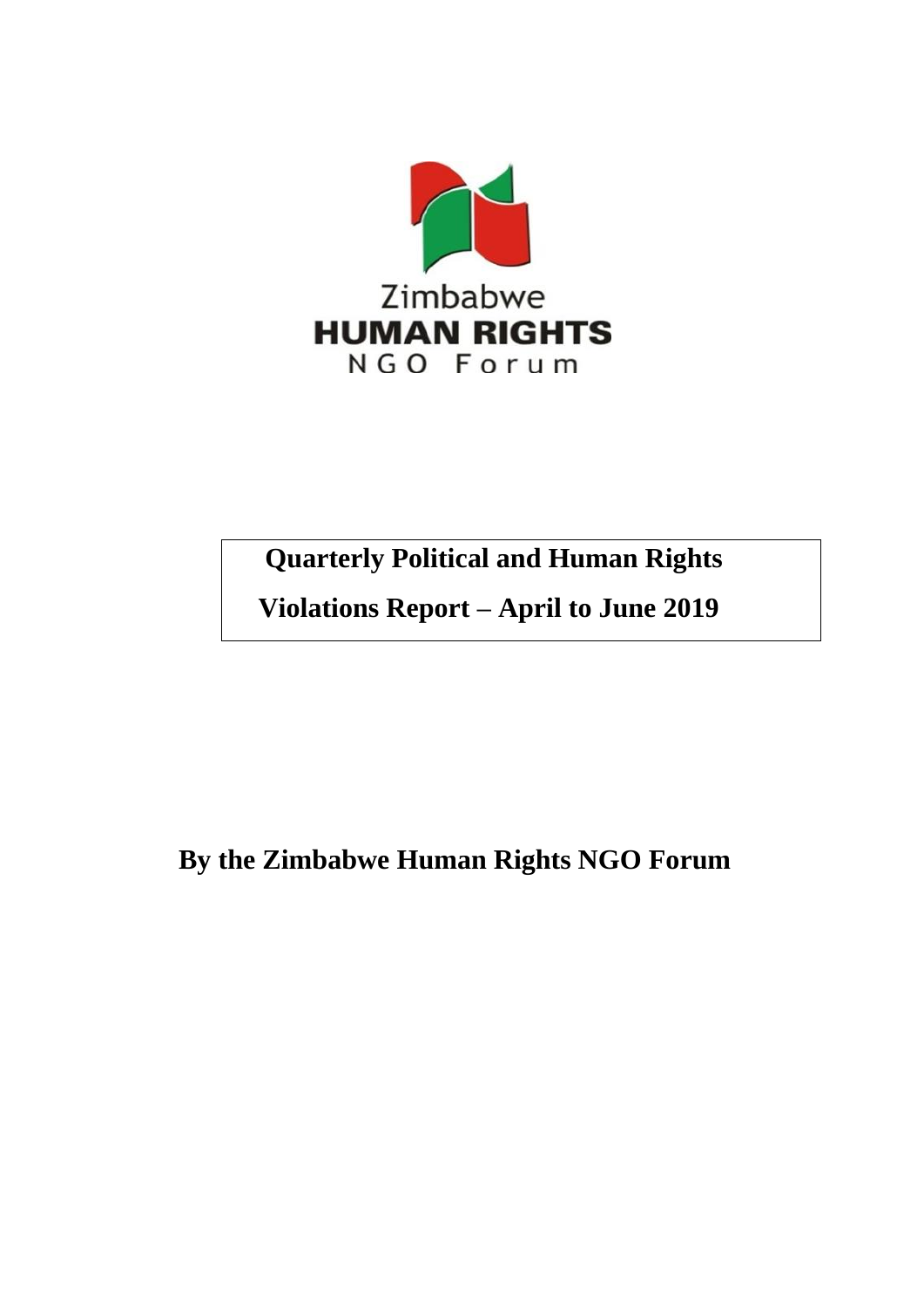## **Table of Contents**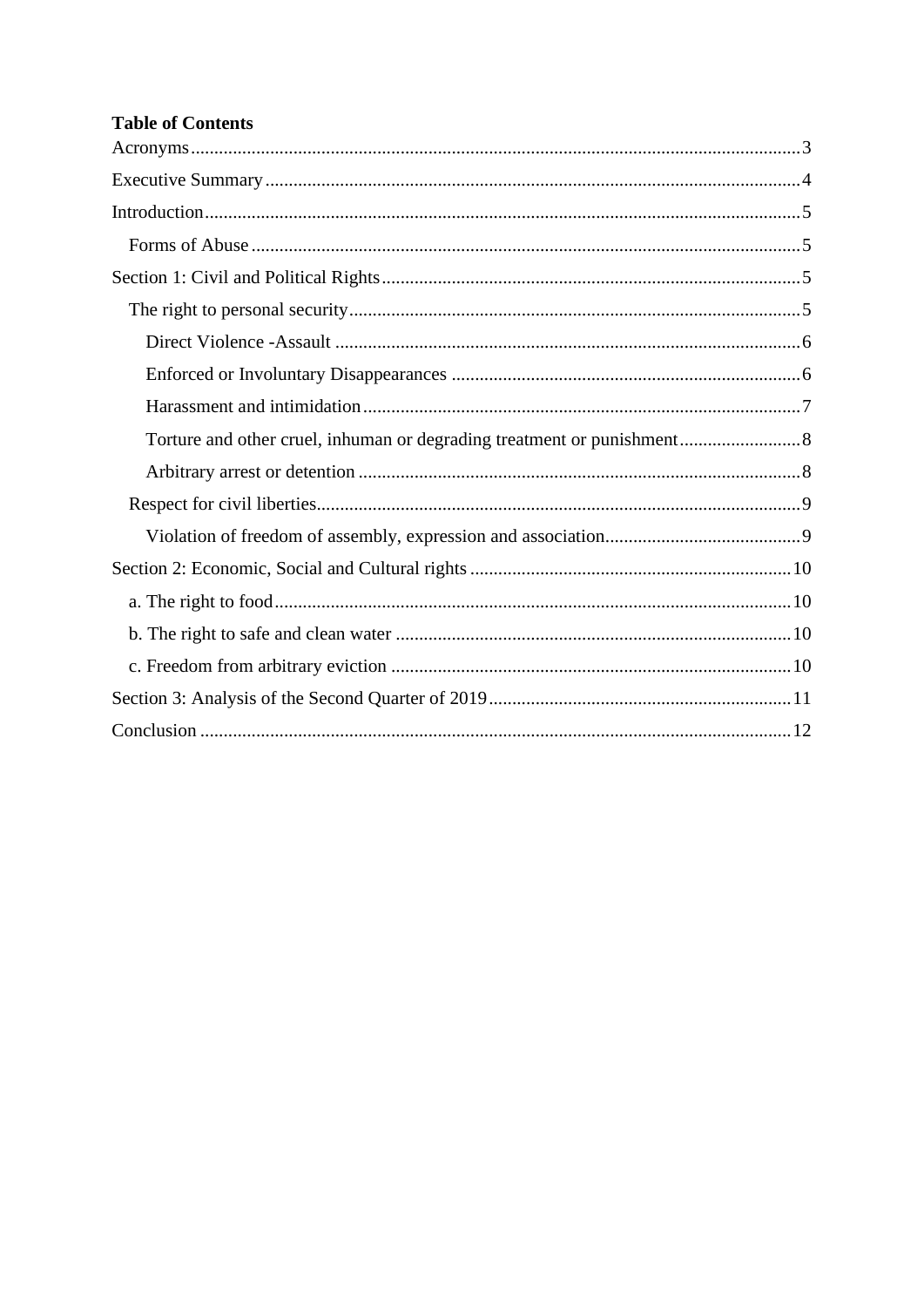## <span id="page-2-0"></span>**Acronyms**

| <b>OVT</b>    | Organized Violence and Torture                    |  |  |
|---------------|---------------------------------------------------|--|--|
| <b>ZANUPF</b> | Zimbabwe African National Union – Patriotic Front |  |  |
| <b>ZNA</b>    | Zimbabwe National Army                            |  |  |
| <b>ZRP</b>    | Zimbabwe Republic Police                          |  |  |
| <b>MDP</b>    | <b>Malicious Damage to Property</b>               |  |  |
| MDC-A         | Movement for Democratic Change - Alliance         |  |  |
| <b>CIO</b>    | Central Intelligence Officers                     |  |  |
| <b>ZPP</b>    | Zimbabwe Peace Project                            |  |  |
| <b>MISA</b>   | Media Institute of Southern Africa                |  |  |
| <b>ZLHR</b>   | Zimbabwe Lawyers for Human Rights                 |  |  |
| <b>CSU</b>    | Counselling Services Unit                         |  |  |
| S.I           | <b>Statutory Instrument</b>                       |  |  |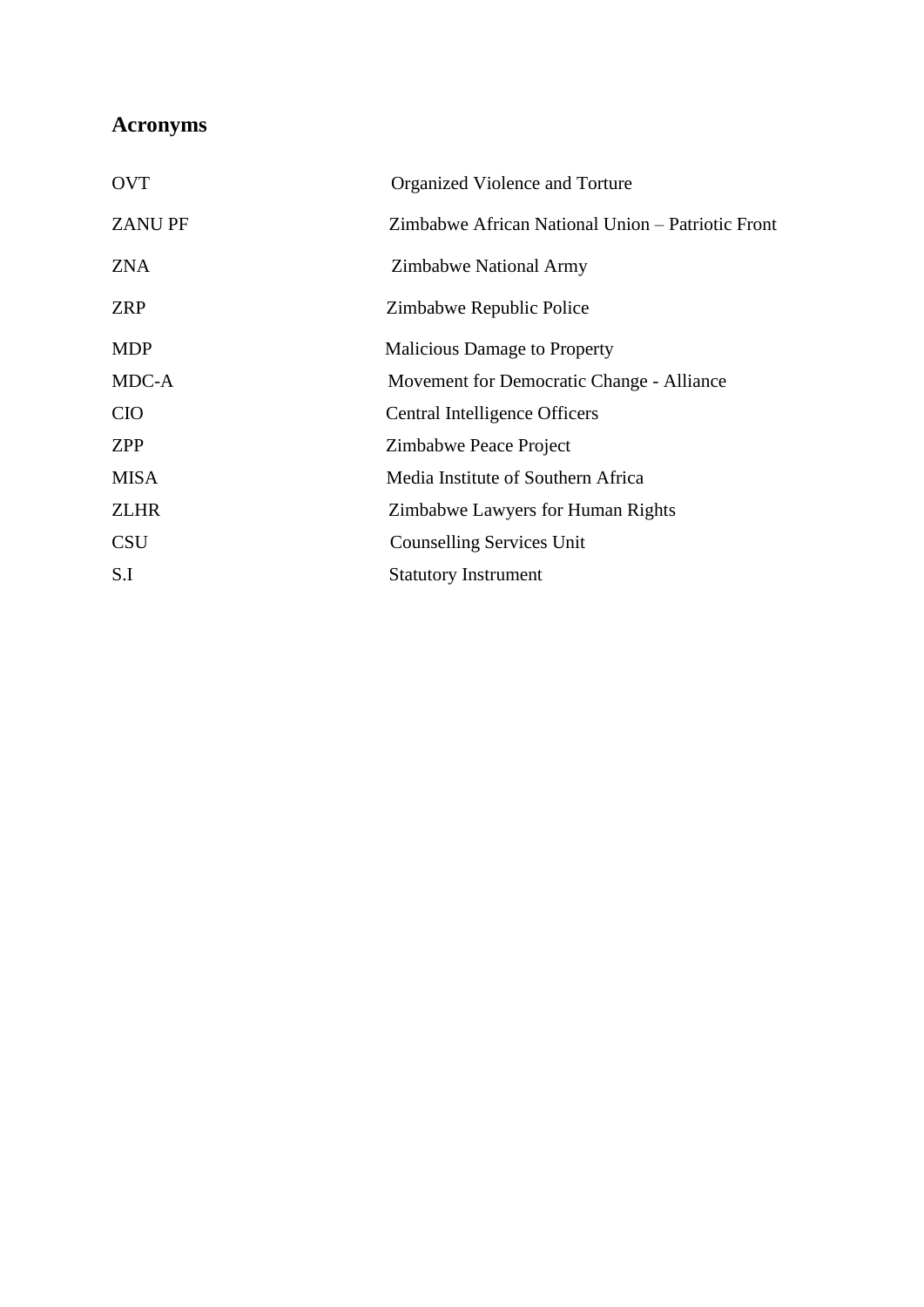## <span id="page-3-0"></span>**Executive Summary**

*While the first quarter of 2019 was characterised by gross human rights violations such as extra-judicial killings, the second quarter of the year had a marked reduction in cases reported or witnessed through the media of human rights violations. The marked shift was because of the January 2019 ZimShutDown protests which were peculiar during the first quarter of the year in the sense of there being no major protests in the second quarter. The peculiarity of the protests in the first quarter is glaring from the nature of organised violence and nature of attacks. In the first quarter most violations were as a result of firearms being discharged on protestors while in the second quarter the guns had returned to the holsters. Arbitrary arrests and malicious prosecutions continued to be a permanent feature.*

*In the first quarter, the Zimbabwe National Army and the Zimbabwe Republic Police were at the realm of terrorising communities through arbitrary arrests, sexual violence and extrajudicial killings among other violations. The second quarter was more stable with a subtle sense of peace which was charged with attacks on human rights defenders, political leaders and civil society members. The attacks were in the form of arbitrary arrests, malicious prosecutions and harassments. During the first quarter, civil society played a pivotal role in monitoring the human rights landscape.* 

*The Forum through its members reported over 1800 cases as reported in On the Days of Darkness in Zimbabwe<sup>1</sup> and presented the gruesome nature of violations to the African Union, the African Commission and the United Nations Human Rights Council. It is these reports that sparked a response from the Government and resulted in a shift in violations witnessed in the second quarter to arrest of human rights defenders for their association.*

*The economy continued down a bottomless pit against skyrocketing exchange rates between the United States Dollars and the bond note. Service providers continued to demand the United States Dollars amidst the fixed salaries pegged in RTGS dollars. The citizenry did not expect that the Government was going to wake up on the 24th of June 2019 with a new Statutory Instrument that overhauled the monetary policy in the country in a way Zimbabweans felt was retrogressive. The Zimbabwe Dollar was back with immediate effect and no one was left untouched. Private businesses and civil society organisations were plunged into panic over the implications of reverting back to one currency after the multicurrency system in Zimbabwe introduced in 2009 had cushioned many and given a sense of security to the masses.* 

*In this report the following trends and characteristics were noted on the incidents reported to the Forum and its member and partner organisations:*

- *The Zimbabwe Republic Police, Zimbabwe National Army, CIOs and ZANU PF supporters were the main perpetrators of attacks on hum an rights.*
- *There was a prevalence of attacks on civil society leaders, human rights defenders and political figures*
- *The violation on media freedoms was on-going*

<sup>1</sup> <http://www.hrforumzim.org/wp-content/uploads/2019/02/Shutdown-Atrocities-Report-6-February-2019.pdf>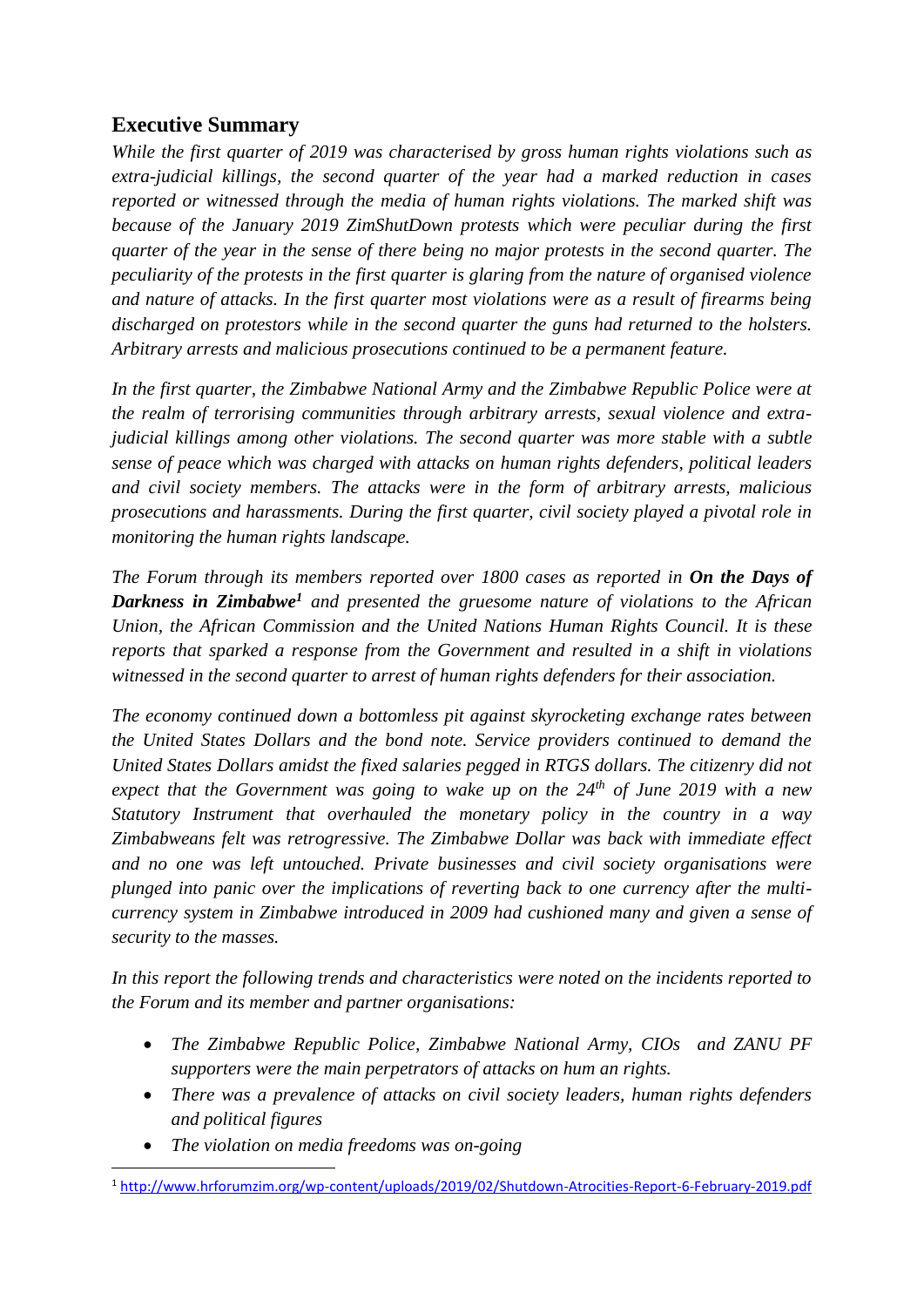## <span id="page-4-0"></span>**Introduction**

The Zimbabwe Human Rights NGO Forum consistently monitors the human rights environment in Zimbabwe analysing the trends in order to continue its mandate of coordinating the human rights agenda in Zimbabwe. Through its members, the Forum collates and verifies human rights violations and designs advocacy strategies in order to promote a culture of human rights for all. The information in this report is derived from verified media reports, information from members of the Forum, civil society reports, information reported to the Forum Public Interest Unit (PIU) and the monitoring platform in the Forum Research Unit. This information is not exhaustive of human rights violations but presents a documented picture of the state of human rights in Zimbabwe between April and June 2019.

## <span id="page-4-1"></span>**Forms of Abuse**

The reports documented in April 2019 were of assault, torture, abduction, malicious damage to property, partisan distribution of food and arbitrary arrests. The highest number of reported cases was noted under assault with the key perpetrator being the ZNA. The victims of Cyclone Idai continued in need of assistance in the form of food, shelter and psychosocial support. In May, assaults, harassments, intimidation, threats of violence, abduction and displacements were the most violations reported. The highest number of reported cases was noted under harassments and threats of violence with the key perpetrators being the ZANU PF and CIOs. During the month of June 2019, the notorious reports were of assaults, abduction allegations, partisan distribution of food, intra-party violence, threats, torture, intimidation and harassments.

*The following notes should be put into consideration when reading this report:* 

- *Human rights violations contained in this report are derived from statements made to the Forum's Public Interest Unit, its members and partner organisations. Reference is also made to press reports.*
- *The identities of victims whose names have not been published in the press and are not public officials are protected. This is done in order to protect the victim from further violence, intimidation and possible reprisals.*
- *One incident may contain multiple cases.*
- *The Report cannot be considered as the exhaustive record of all incidents of politically-motivated violence in Zimbabwe in the period under review.*

## <span id="page-4-2"></span>**Section 1: Civil and Political Rights**

## <span id="page-4-3"></span>**The right to personal security**

Every person has the right to bodily and psychological integrity which includes freedom from all forms of violence from public or private sources 2 . This means assaults, intimidation,

 $<sup>2</sup>$  Section 52 of the Constitution of Zimbabwe Amendment (N0.20) hereinafter referred to as the Constitution.</sup>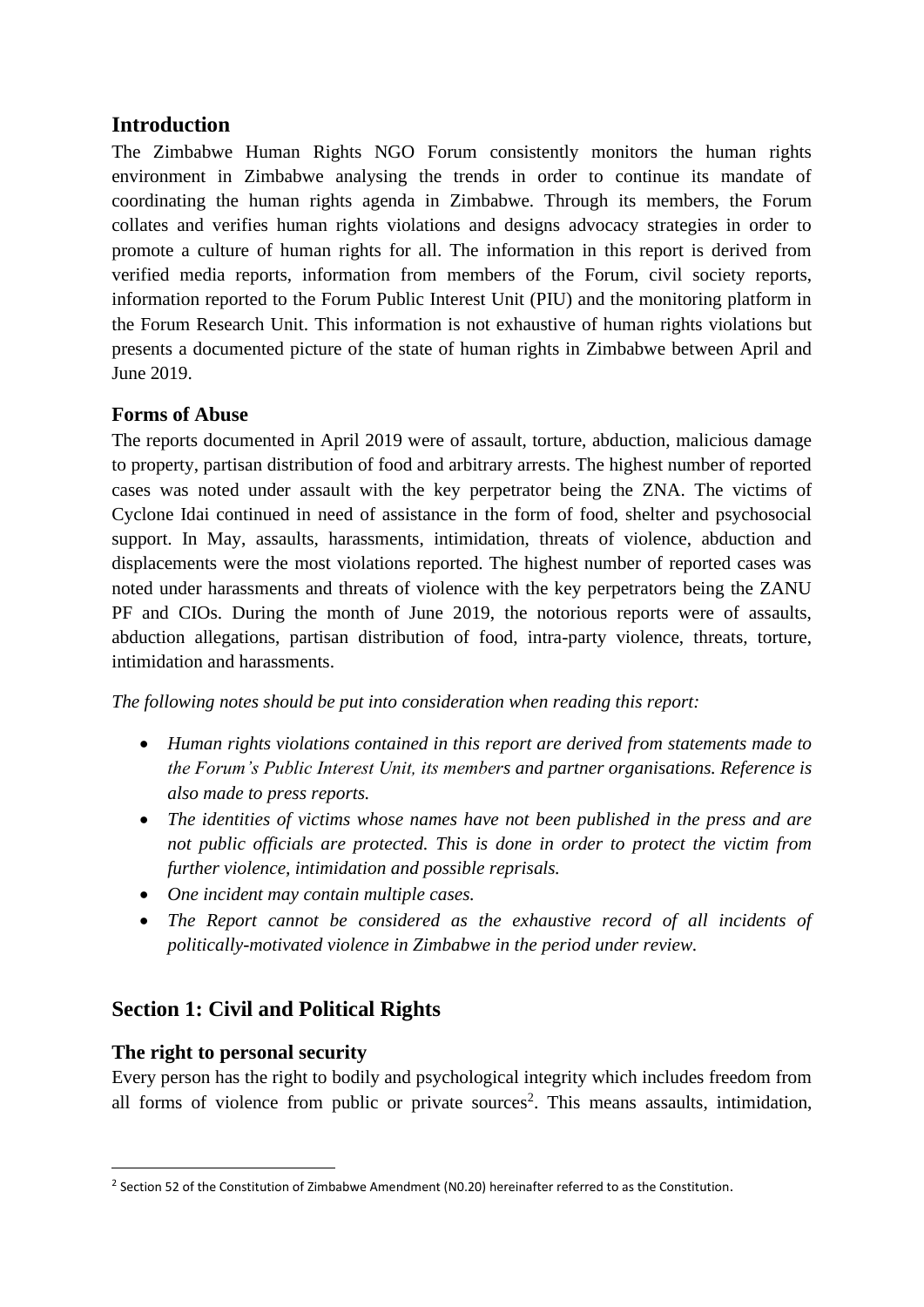threats of violence and abductions amongst other violations are a violation of personal security.

#### <span id="page-5-0"></span>**Direct Violence -Assault**

Section 89 of the Criminal Law Codification and Reform Act defines assault as *a type of conduct, whereby a person interferes with the physical bodily integrity of another, realizing that there is a real risk or possibility of harming the other person. It includes the hitting of a person with or without an object such as a stick, belt, whip, barbed wire etc. It also includes the kicking or head butting of a person.* Other forms of assault include stabbing, verbal assault and forced consumption (forcing an individual to overeat or eat something poisonous or taboo). The Forum alone received a total of over 53 reports of assault through its members like Zimbabwe Peace Project. Some of the reports are as follows;

- o On 16 May, ZANU PF Councillor, and 2 ZANU PF supporters assaulted a ZRP Officer in Chinhoyi ward 10.
- o An unidentified motorist was assaulted by a police officer for allegedly obstructing the presidential motorcade. Video evidence shows the officer smashing the driver's side of the victim's vehicle before assaulting him.

#### <span id="page-5-1"></span>**Enforced or Involuntary Disappearances**

The second quarter of 2019 was characterised by enforced or involuntary disappearances of human rights defenders. *The arrest, detention, abduction or any other forms of deprivation of liberty by agents of the state or by persons or groups of persons acting with the authorization, support or acquiescence of the State, followed by a refusal to acknowledge the deprivation of liberty or by concealment of the fate or whereabouts of the disappeared person, which places such a person outside the protection of the law* refers to enforced disappearances as provided for in the *Declaration on the Protection of all Persons from Enforced Disappearance*. 3

The *Constitution of Zimbabwe Amendment (No.20)* provides in section 56 that all persons have the right to equal protection of the law. This makes it incumbent on the Government to ensure that all persons are able to access the protection of the law. During the Second Quarter of the year, over 5 cases of abductions were recorded. Some of the cases were as follows;

- $\circ$  On 5 April, at around 1800 hrs, the victim was forcefully picked up from his place of residence in Guruve by CIO officers. The victim was taken to CIO headquarters in Guruve where he was assaulted and questioned about his participation in the protests and the ARTUZ demonstration. The victim was assaulted with open hands and booted feet.
- o On Saturday 27 April 2019 about ten suspected state security agents in plain clothes illegally forced their way into a private property without a search warrant and forced four teachers into two unmarked vehicles and gathered up all workshop materials which were placed in a third vehicle (white Toyota Rav 4 reg number ADL 7066).

<sup>3</sup> Adopted by General Assembly resolution 47/133 of 18 December 1992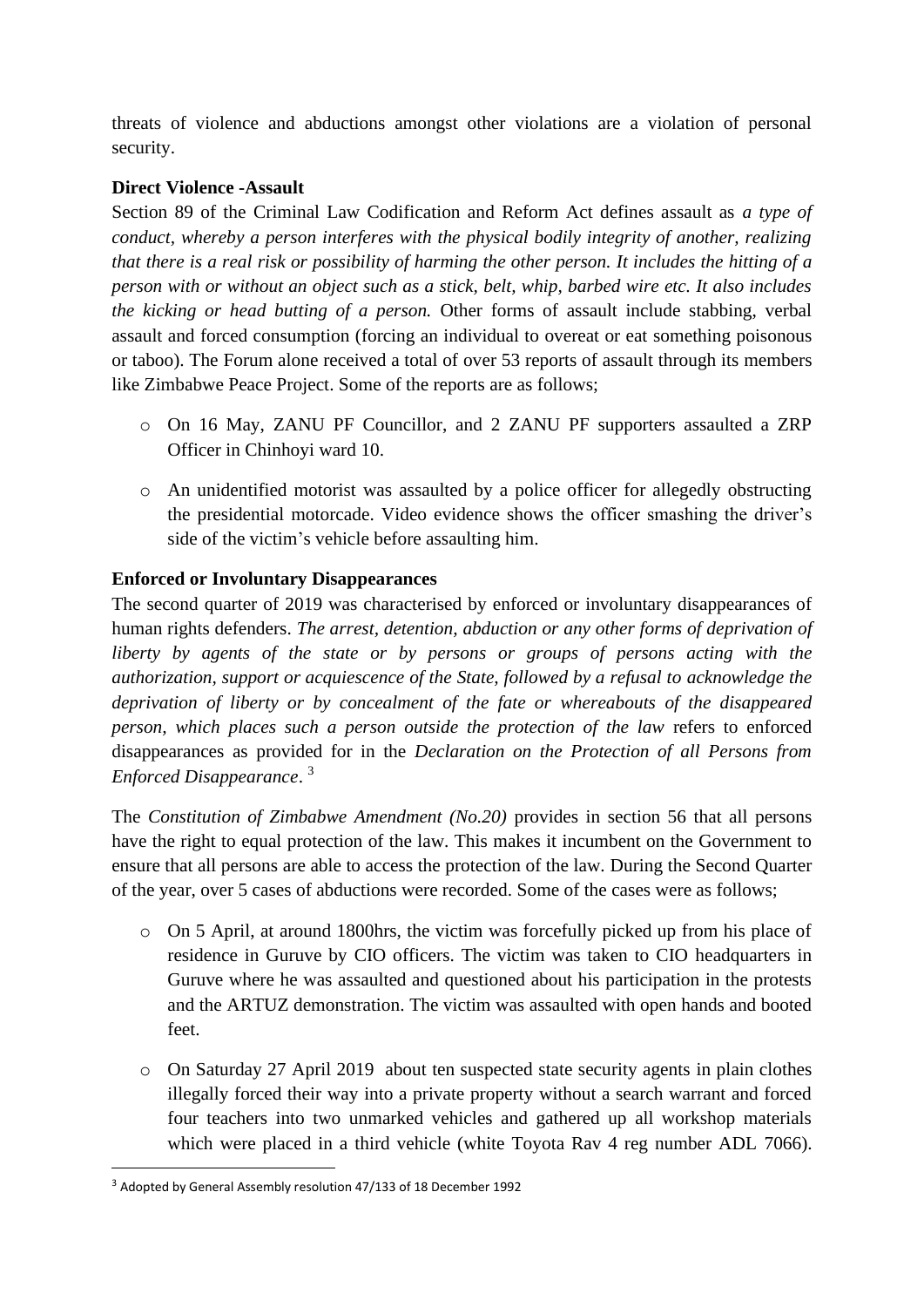The abductors are suspected to be from the Central Intelligence Organisation or the Military Intelligence.

- o On 23 June, the victim and two other members of MDC Alliance were abducted by suspected government secret agents at Chachacha business centre in Shurugwi. The suspected state agents refused to identify themselves. The 3 were dumped after questioning about the newly elected MDC structures. The three are well known party activists in the area.
- o On the 6<sup>th</sup> of June 2019 the President for Amalgamated Rural Teachers Union of Zimbabwe (ARTUZ), Obert Masaraure was abducted from his home, taken into some bush by suspected State Security agents and beaten up. The perpetrators were armed with guns.
- o On Saturday 27 April 2019 about ten suspected state security agents in plain clothes illegally forced their way into a private property without a search warrant and forced four teachers into two unmarked vehicles and gathered up all workshop materials which were placed in a third vehicle (white Toyota Rav 4 reg number ADL 7066). The abductors are suspected to be from the Central Intelligence Organisation or the Military Intelligence.

#### <span id="page-6-0"></span>**Harassment and intimidation**

Harassment is unwanted annoying behaviour that manifests in the form of demand or threats. Incidents of harassment where high in the second quarter. According to consolidated statistics from the Forum, ZimRights and ZPP, there were 360 incidents of harassment and intimidation. The following are illustrations of documented cases and its member and partner organisations during the period. Some notable examples include:

- On 19 April, ZRP Officers visited the victim's homestead in Chivi South ward 26 were they threatened to burn his house if he did not avail himself. The Police officers forced their way into the victim's house and confiscated money amounting to R7000 and took photos of the victim. They also threatened the victim's wife with assault.
- On 19 January, the victim received threats from well-known ZANU PF supporters and CIO operatives in Guruve. The victim was accused of mobilising protestors on behalf of the MDC. The victim was threatened with death and destruction of his house. The victim has since left the country and is in hiding.
- On 15 May Chief Ndiweni was harassed and threatened by 6 men who identified themselves as ZANU PF youths in Bulawayo CBD. It is alleged that the 6 men accused the victim of supporting MDC Alliance and that he should surrender his government issued Isuzu truck to them. It is further alleged that the victim was accused of being a sell out and he was threatened with assault.
- On 21 May 2019, the victim was harassed and intimidated by 3 men suspected to be CIO operatives in Gwanda. The victim who is a Teacher and affiliated with ARTUZ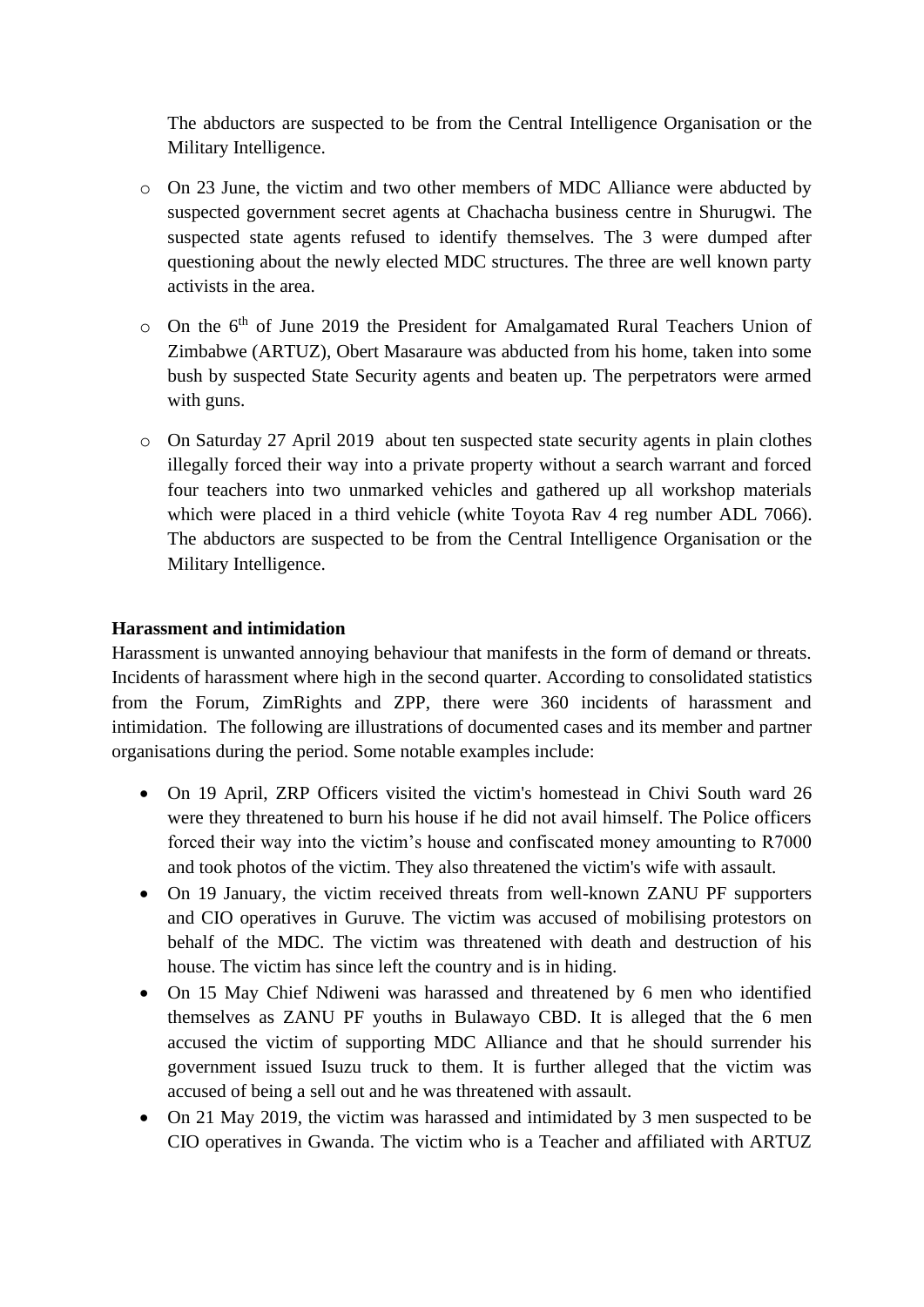was questioned about his participation in a demonstration organised by ARTUZ in January. He was threatened and cautioned not to participate in future demonstrations

#### <span id="page-7-0"></span>**Torture and other cruel, inhuman or degrading treatment or punishment**

The *Convention again Torture*  $(CAT)^4$  defines torture as "any act by which severe pain or suffering, whether physical or mental, is intentionally inflicted on a person for such purposes as obtaining from him or a third person information or a confession, punishing him for an act he or a third person has committed or is suspected of having committed; such pain or suffering is inflicted by or at the instigation of or with the consent or acquiescence of a public official or other person acting in an official capacity".

The Constitution in section 53 guarantees freedom from torture, cruel, inhuman or degrading treatment or punishment. While this is so, the Government has not ratified the CAT. Ratification would mean that Zimbabwe takes a further and meaningful step to come up with legislation specific to prohibition of torture. This will benefit the ordinary citizen by not only criminalising the acts of torture, but also providing penal provisions for the perpetrators of this violation to be caught by the arms of the law and brought to book. The Forum commemorated International Day in Solidarity with Victims of Torture on 29 June in Entumbane and called on Government to ratify CAT. The Forum with Media Monitors, ZimRights and ZPP jointly stood in solidarity with the victims of torture. Some of the cases reported were as follows;

- On 17 January, the victim was abducted by suspected state agents in Guruve. The Victim was accused of participating and organising the protests since he is an MDC Alliance member. It is alleged that the victim was assaulted with blunt objects that he could not identify before being dumped at Guruve hotel.
- On 6 June 2019 Obert Masaraure, President of the Amalgamated Rural Teachers Union of Zimbabwe (ARTUZ), was abducted at midnight by unknown assailants believed to be state security agents.<sup>5</sup>

## <span id="page-7-1"></span>**Arbitrary arrest or detention**

Arbitrary arrest or detention is the arrest or detention of an individual in a case in which there is no likelihood or evidence that they committed a crime against legal statute, or in which there has been no proper due process of law. The following cases were reported;

- On 27 April, ARTUZ Board member, Doug Coltart, was called to report to Harare Central and charged.
- On 20 May 2019, the victim and 4 other human rights defenders were arbitrarily arrested at Robert Mugabe Airport. They were accused of plotting to overthrow the government through training they received in a workshop attended in Maldives.
- On 30 March, the victim was harassed and threatened by suspected state security agents for organising a demonstration against low wages. The victim who is the leader of

<sup>4</sup> Article 1 of the Convention against Torture and other cruel, inhuman and degrading treatment or punishment.

<sup>5</sup> http://kubatana.net/2019/06/06/rtuz-president-abducted-and-tortured-over-teachers-strike/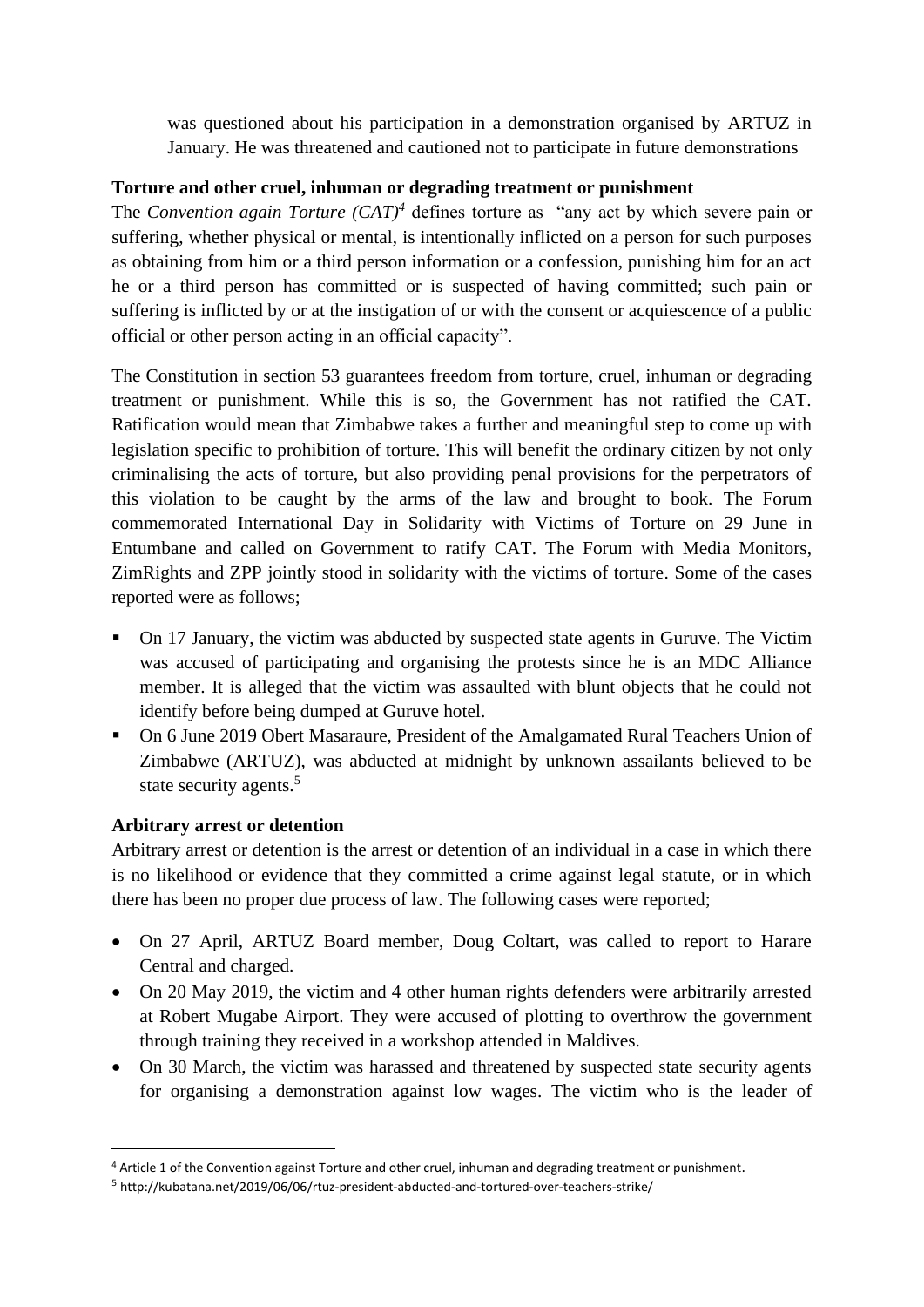ARTUZ alleged that he is receiving phone calls from unidentified people threatening him to stop organising demonstrations against the Government.

• On 11 May a male vendor was shot by police during vendor raids in Harare Central Business District around Robert Mugabe Way and 4th Street. Police details were reportedly clearing the area of vendors retaliated by throwing stones and police then fired live bullets at the mob. A vendor was shot on the back and sustained serious injuries<sup>6</sup>.

#### <span id="page-8-0"></span>**Respect for civil liberties**

This section covers freedom of assembly and association; freedom of assembly and association; freedom to demonstrate and petition; freedom of conscience; and freedom of expression and freedom of the media. These rights are all constitutionally guaranteed in sections 58, 59, 60 and 61 respectively. Although these rights are constitutionally provided, the law limits the exercise of these freedoms in the interest of defence, public safety, public order, state economic interests, public morality, and public health.

#### <span id="page-8-1"></span>**Violation of freedom of assembly, expression and association**

Freedom of assembly and association is safeguarded in section 58 (1) of the Constitution and Freedom of expression and that of the media are both important freedoms provided for in Section 61 of the Constitution. The rights include seeking, receiving and communicating ideas and other information. The freedom of the media includes protection of confidentiality of journalists' sources of information. Some of the cases reported by MISA were as follows.

| <b>DATE</b>                    | <b>NAME</b><br>OF<br><b>JOURNALIST</b> | <b>MEDIA HOUSE</b>        | <b>VIOLATION</b>            | <b>PERPRTRATOR</b>                 |
|--------------------------------|----------------------------------------|---------------------------|-----------------------------|------------------------------------|
| 5<br>April<br>2019             | Lovejoy<br>Mtongwiza                   | 263 Chat                  | <b>Teargas Assault</b>      | <b>ZRP</b> and Municipal<br>Police |
| 11<br>April<br>2019            | <b>Sydney Saize</b>                    | Voice of America<br>(VOA) | Unlawful<br>Detention       | The Military and the<br>Police     |
| $\overline{4}$<br>June<br>2019 | Harugumi<br>Mutasa                     | Al Jazeera                | Censored<br>from<br>Filming | Unknown                            |
| 6 June 2019                    | Nunurai Jena                           | Voice of America<br>(VOA) | Unlawful<br>Detention       | <b>ZRP</b>                         |

Civil Society members have the right to associate with others. George Makoni aged 38, an Advocacy Officer for Centre for Community Development in Zimbabwe -Tatenda Mombeyarara aged 37, Co-ordinator for lobby group Citizens Manifesto - Gamuchirai Mukura aged 31, Executive Director of Community Tolerance Reconciliation and Development (COTRAD) - Nyasha Mpahlo aged 35, Farirai Gumbonzvanda a girls' rights activist and community volunteer with the Rozaria Memorial Trust, Stabile Dewa of Women's Academy for Leadership and Political Excellence and Director of the Female Prisoners Support Trust Dr Rita Nyamupinga were picked up at the airport between May 20

<sup>6</sup> *Reported in the ZPP Monthly Monitoring Report for May 2019.*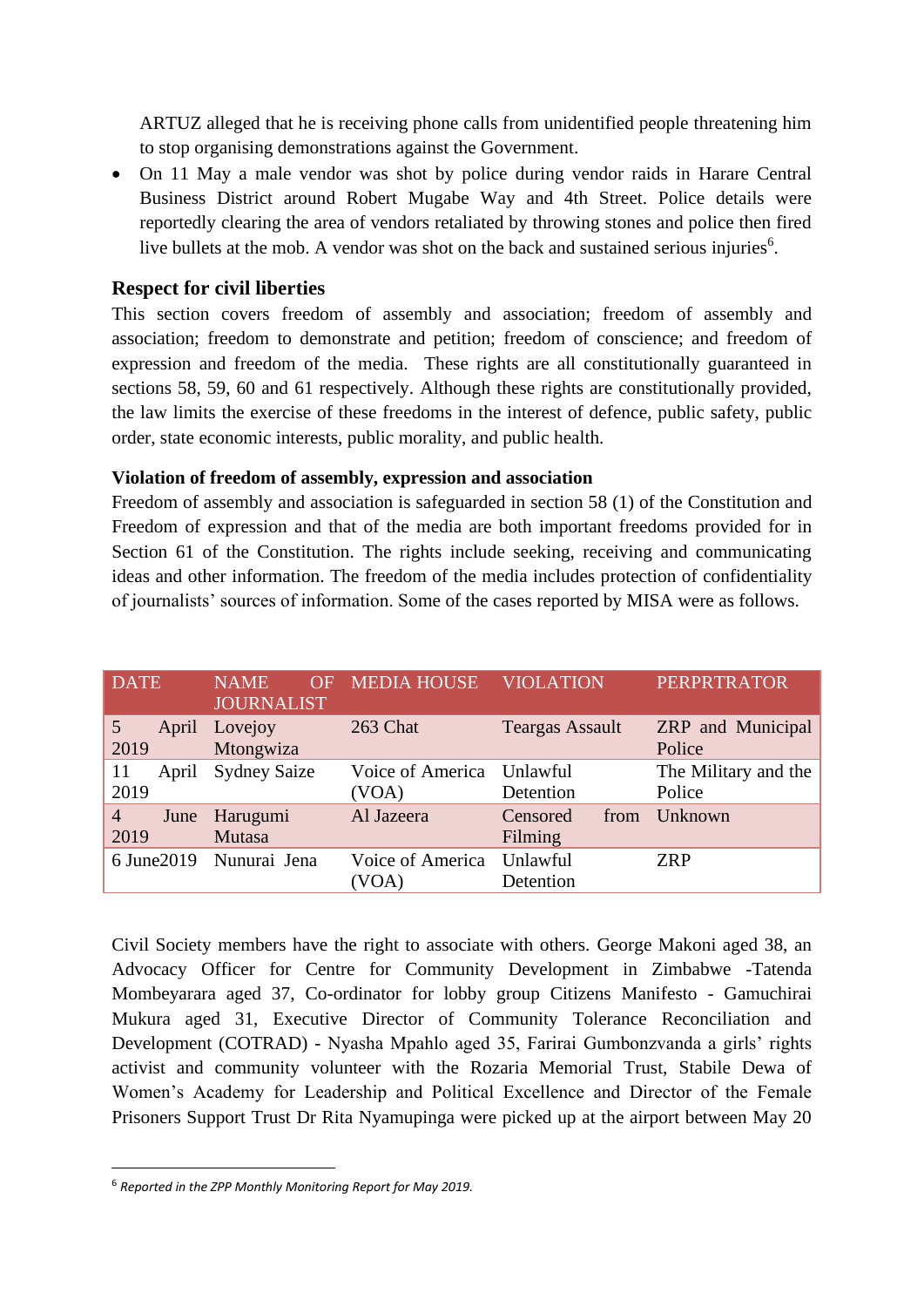to 27 on returning from a workshop in the Maldives. The workshop was hosted by the Centre for Applied Nonviolent Action and Strategies7.

## <span id="page-9-0"></span>**Section 2: Economic, Social and Cultural rights**

The Constitution has a broad human rights matrix with new entitlements that include the right to health, education, clean and safe water, food, language and culture, labour rights, environmental rights and trade or occupation. These rights are progressively realized over time.

#### <span id="page-9-1"></span>**a. The right to food**

The right to sufficient food is guaranteed in section 77 (b) of the Constitution. It is the prerogative of the Government to ensure that its citizens have access to sufficient food regarded for full enjoyment of all other rights. Furthermore, the traditional leaders ought to be apolitical<sup>8</sup>. Below are some of the cases recorded;

- On 24 June 2019, at Avila Mission ward 2 Nyanga North, village head for Chibvura Village, Alois Chibvura ordered that social welfare maize be given to those whom he had handpicked only. He indicated that the maize was a donation from ZANU PF Structures in Harare and should therefore only benefit ZANU PF supporters. Welfare.
- In Mutasa North Ward 10, Chief Nyamande demanded that food aid beneficiaries must pay RTGS\$0.50 in addition to transport costs that they have already been paying. Villagers were told that paying this fee would ensure they receive the aid.

#### <span id="page-9-2"></span>**b. The right to safe and clean water**

The right to clean portable water is entrenched in section 77 of the Constitution. Water shortages where a common feature in the second quarter much more than in the first quarter owing to the electricity challenges that hit the country, worsening the access to water supplies. This was because in some areas electricity is required to pump water and channel it to households. Other causes of water challenges are a continuation of unaddressed service delivery issues in Harare. There were reports in June of cases of typhoid in Harare. As if the water woes in Harare where not enough, the Bulawayo City Council announced that it was going to shut down water supplies for about a week which was a terrible end to the first quarter. On 18 June there was a report in the Newsday on cases of Typhoid being possible. This was after some people fell ill and were being kept in isolation pending diagnosis.<sup>9</sup>

## <span id="page-9-3"></span>**c. Freedom from arbitrary eviction**

The In terms of the Constitution<sup>10</sup>, no person may be evicted from their home, or have their home demolished without an order of the court made after consideration of all the relevant circumstances. On 16 May 2019, members of the John Marange Apostolic Church were left homeless after their homes were set ablaze during an eviction by the Sheriff of the High

<sup>7</sup> *Reported in the ZPP Monthly Monitoring Report for May 2019.*

<sup>8</sup> *Section 281of the Constitution of Zimbabwe Amendment (No.20)*

<sup>9</sup> *https://www.newsday.co.zw/2018/06/typhoid-scare-hits-harare-2/*

<sup>10</sup> *Section 74 of the Constitution.*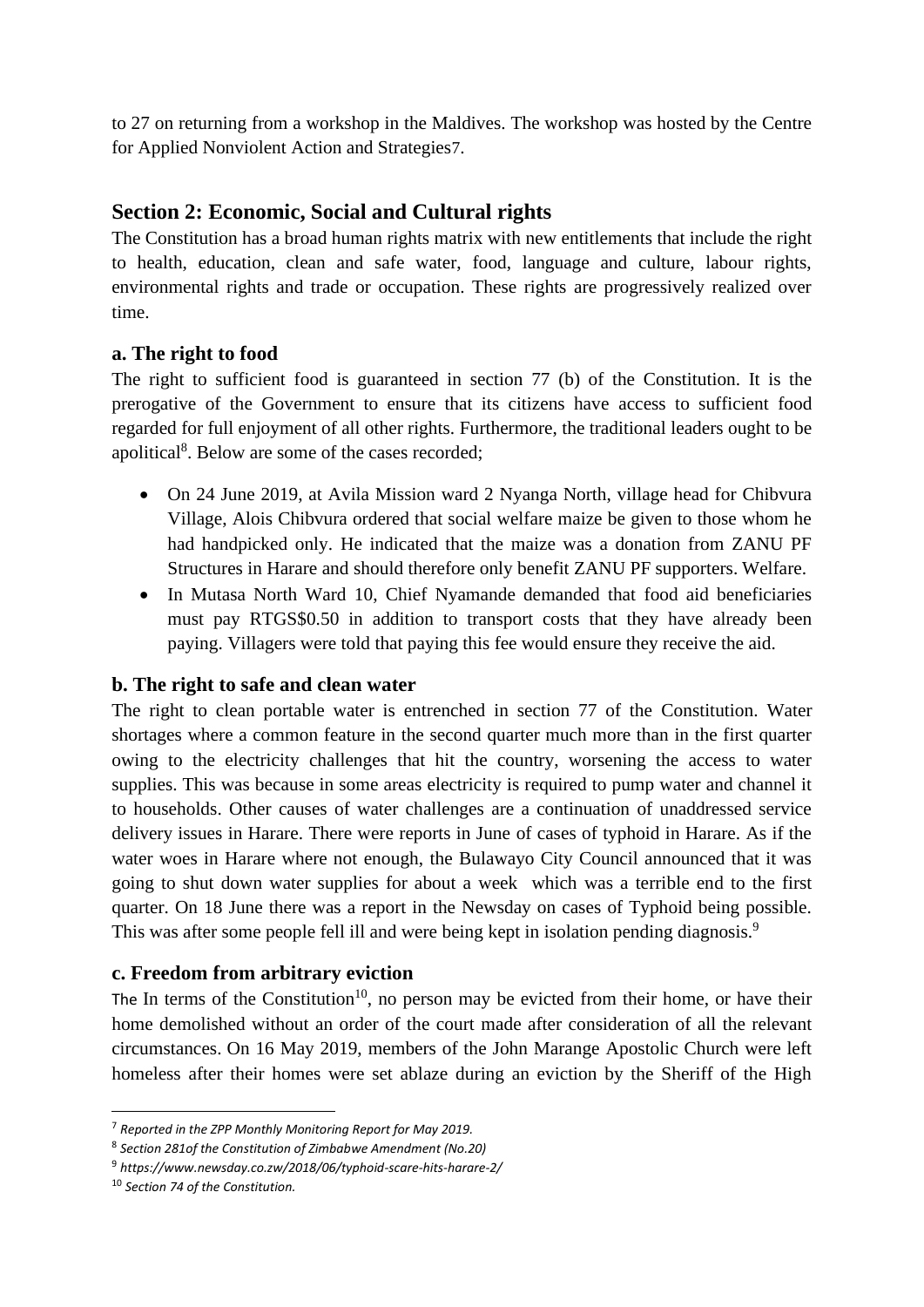Court. The evicted villagers, including children, spent the night in the open at a dumpsite, some 2km from Chivhu town.

## <span id="page-10-0"></span>**Section 3: Analysis of the Second Quarter of 2019**

At least 612 cases of were reported by the Forum through some of its members. May 2019 started off on a high rate of violence as intra party-violence was rampant. There was a high increase in violations in May 2019. This was the month when the MDC supporters elected Nelson Chamisa as the President of the  $MDC<sup>11</sup>$ . Intra-party violence was prevalent within the MDC with some of the reported cases as below;

- On 19 May Febbie Zisengwe assaulted Amos Chibaya with an open hand during the MDC Alliance Chiredzi district congress at Chiredzi Town House. It is alleged that the victim was accused of plotting to rig the congress when Febbie Zisengwe assaulted him on the face.
- On 16 April 2019, Dennis Juni who was a nominee for the position of the Nation al Youth Chairperson position in the upcoming MDC Congress was assaulted by rival youth supporters opposed to his candidature.



Figure 1: Statistics of collated violations of human rights.

The second quarter had its landmark bombshell dropped by the Finance Minister who put an end to the multi-currency system on the  $24<sup>th</sup>$  of June 2019. This meant that Zimbabwe was now pushing the agenda of its own currency despite not actually having the Zimbabwean dollar in tangible existence. To the common man, the question remained unanswered. What is money if it is not seen or felt with the sense of touch? This is what the masses wish for. Real money with buying power.

Sadly, the pronouncement saw the RTGS bond losing value against the United States Dollar. Prices of goods and commodities were on a sharp and swift increase like bread and sugar. The bread became scarce while the fuel now at over \$5 from the rounded figure of \$3 per litre

<sup>11</sup><https://www.newsday.co.zw/2019/05/latest-mdc-congress-results/>